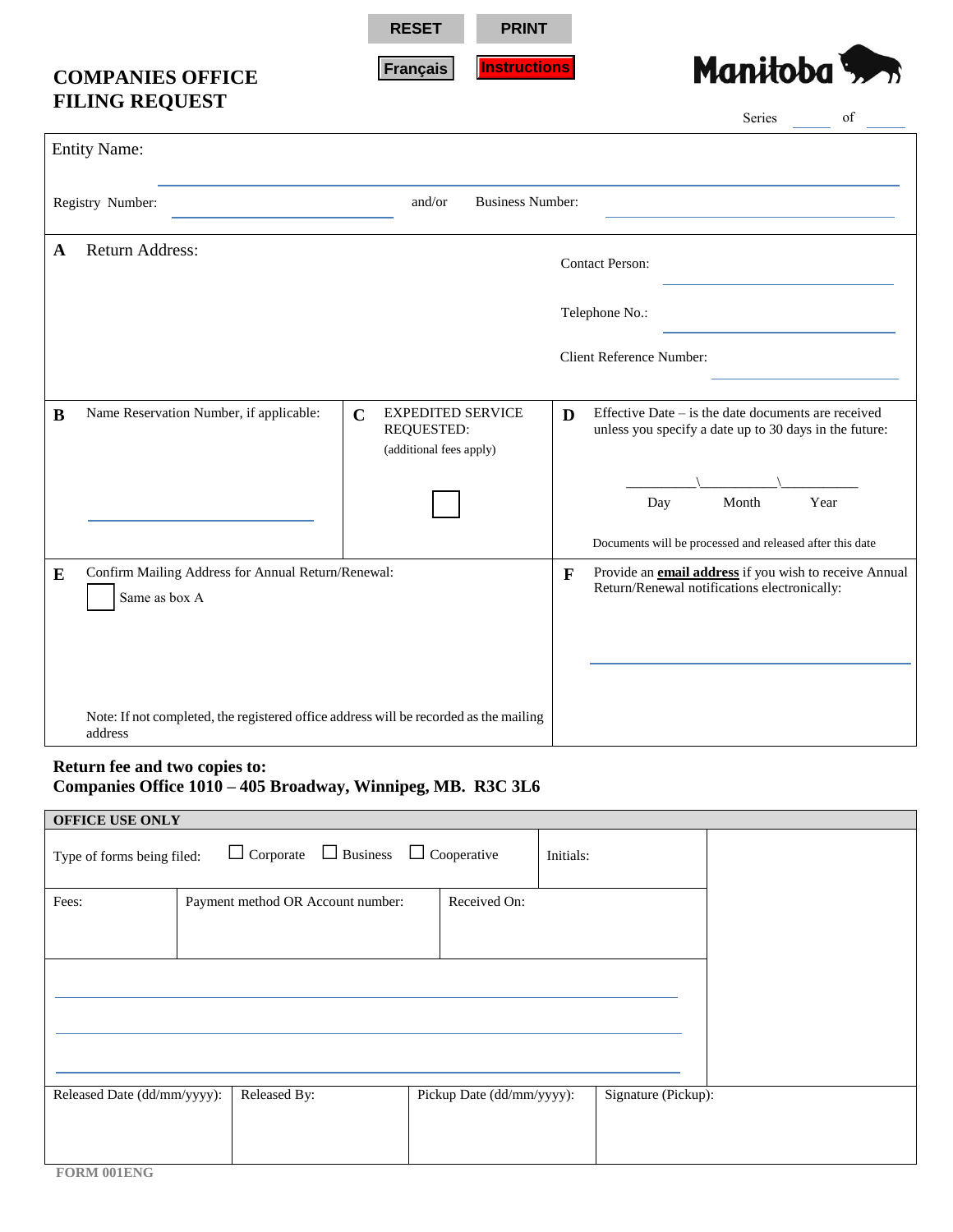



| 1. Name of corporation                      | 2. | <b>Business Number</b> |
|---------------------------------------------|----|------------------------|
| Previous name, if changing upon continuance |    |                        |

| Jurisdiction corporation is leaving | 5. Registry Number in the jurisdiction<br>corporation is leaving / |
|-------------------------------------|--------------------------------------------------------------------|
|                                     |                                                                    |

6. Date of incorporation or amalgamation

7. □ This corporation is registered under *The Corporations Act* of Manitoba /

This corporation has never been registered under *The Corporations Act* of Manitoba /

The corporation's registration in Manitoba is cancelled /

8. Address in full of the registered office in Manitoba (include postal code)

9. Number (or minimum and maximum number) of directors

## 10. Directors

| Name in full | Address in full |
|--------------|-----------------|
|              |                 |
|              |                 |
|              |                 |
|              |                 |
|              |                 |
|              |                 |
|              |                 |
|              |                 |
|              |                 |
|              |                 |
|              |                 |